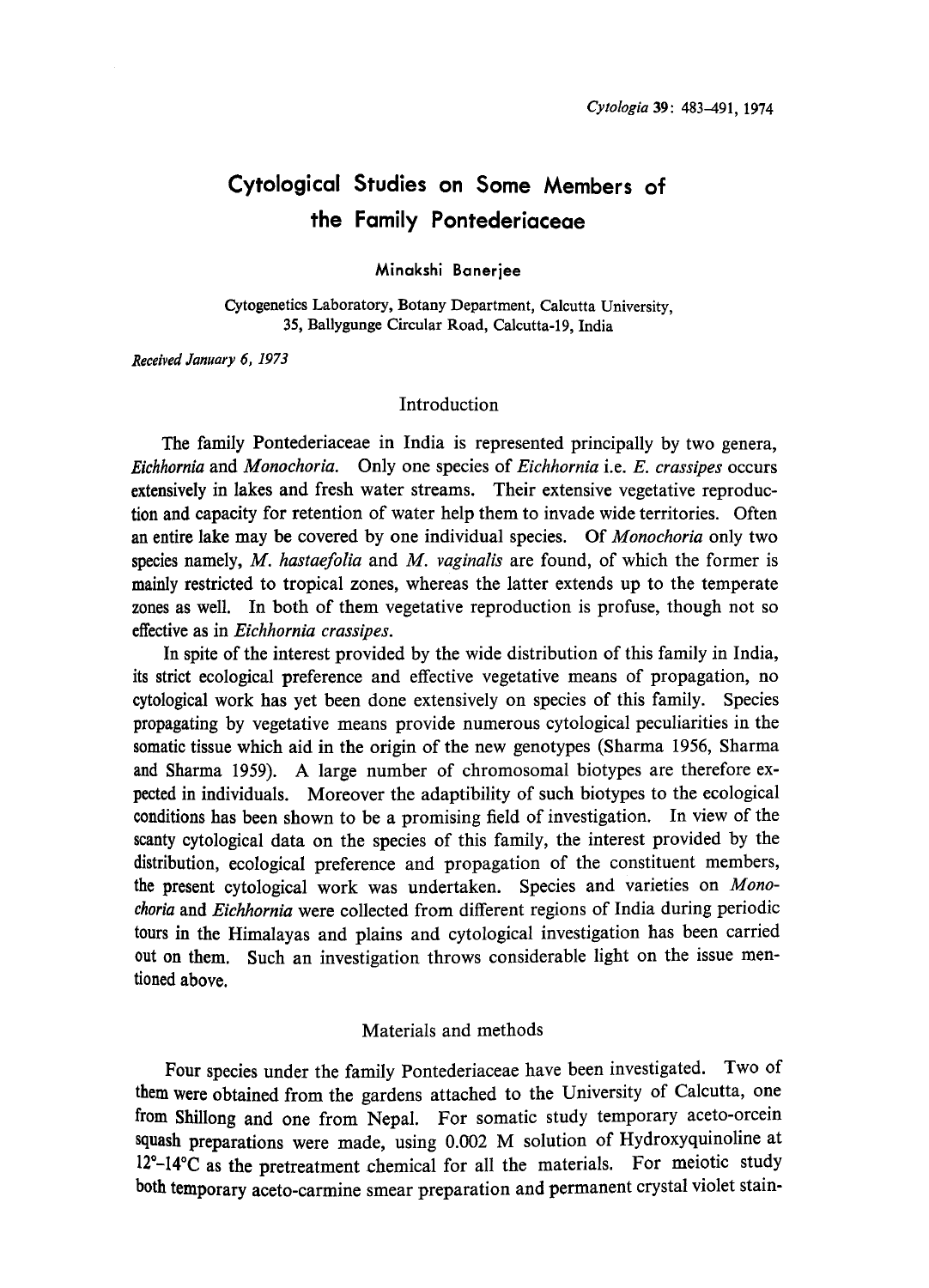

Figs. 1-9. 1 and 1a, *Eichhornia crassipes*. Somatic metaphase with  $2n=32$  chromosomes and idiogram respectively.  $\times 2000$ . 2 E. crassipes. Somatic variation nuclei with 2n=58 chromosomes.  $\times 2000$ . 3, E. crassipes. Meiosis showing n=16 bivalents at metaphase I.  $\times 2000$ . 4 and 4a, Monochoria hastaefolia. Somatic metaphase with  $2n=28$  chromosomes and idiogram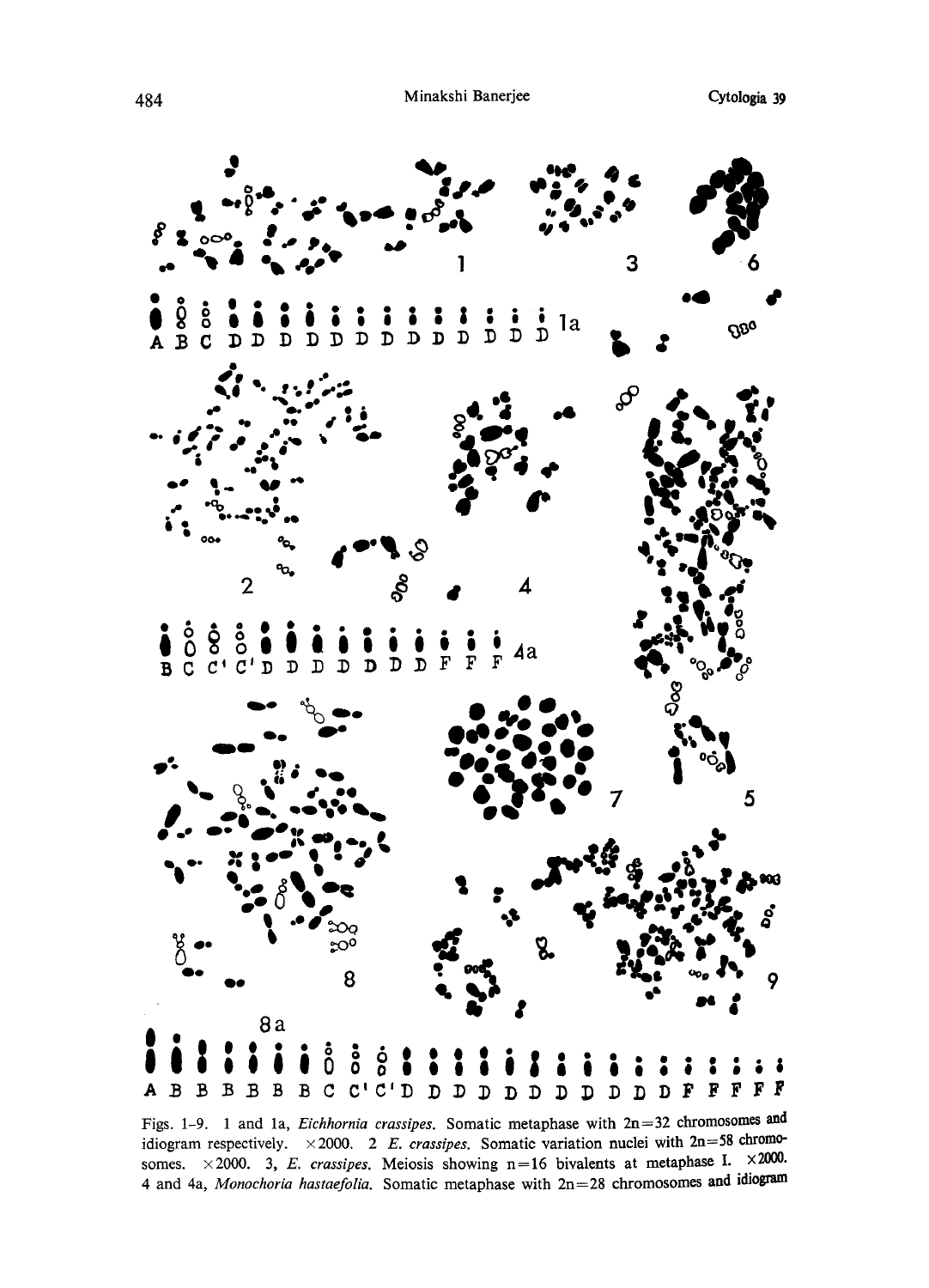ed paraffin block sections were observed. In the figures the chromosomes with secondary constrictions were drawn in outline.

## **Observations**

1. Eichhornia crassipes, Solms.,  $2n=32$ ;  $A_2+B_2+C_2+D_{26}$  (Fig. 1)

Taking into account the size and position of the primary and secondary con strictions the chromosomes can be classified into the following types:

Type A-One pair of medium-sized chromosomes with nearly submedian constriction (3.5 $\mu$ ). Type B—One pair of medium-sized chromosomes each with primary and secondary constrictions, both of which are located at the submedian positions; the middle segment being the longest one  $(3\mu)$ . Type C-One pair of medium chromosomes with two constrictions, primary and secondary, one nearly median and the other nearly subterminal in position  $(2.5\mu)$ . Type D-Thirteen pairs of medium to short chromosomes with primary constrictions, which vary from median to nearly submedian in position  $(2.5\mu-1.5\mu)$ .

Besides normal number,  $2n=30$  and 58 were also obtained as variant numbers (Fig. 2). In meiosis  $n=16$  bivalents are found in metaphase I (Fig. 3).

# 2. Monochoria spp.

Somatic chromosome number of the three species under the genus Monochoria varies from  $2n=26$  to  $2n=80$ . On critical analysis of the karyotypes, the following types of chromosomes can be distinguished: Type A-Medium-sized chromosome longest in the set with nearly median primary constriction  $(4.25\mu)$ . Type B—Mediumsized chromosome with median to submedian primary constriction  $(3.75\mu - 2.75\mu)$ . Type C—Medium-sized chromosome with two constrictions, primary and secondary, one is median to submedian and the other one nearly subterminal at the distal end of the shorter arm  $(3.25\mu - 2.75\mu)$ . Type C'—Medium-sized chromosome with nearly median primary constriction and a satellite at the distal end of the short arm  $(3\mu-2.25\mu)$ . Type D—Medium to short chromosome with median to submedian primary constriction  $(3\mu-2\mu)$ . Type E-Short chromosome with two constrictions, primary and secondary, both submedian in position. The middle arm is the longest one  $(2\mu)$ . Type E'—Resembles type E, the only difference is that the middle segment is not the longest one  $(2.25\mu-2\mu)$ . Type F-Short chromosomes with median to nearly median primary constrictions  $(2\mu-1\mu)$ .

Monochoria hastaefolia, Presl.,  $2n=28$ ;  $B_2+C_2+C_4+D_{14}+F_6$  (Fig. 4)

Besides normal number, cells with  $2n=34$ , 40, 70, 76, 80, 82 chromosomes are also observed in the somatic tissue (Fig.5). In meiosis in normal metaphase I n=14 bivalents (Fig. 6) were obtained and abnormal cells were also recorded with  $n=40$ ,

respectively.  $\times$  2000. 5. *Monochoria hastaefolia*. Somatic variation nuclei with  $2n=82$  chromores somes.  $\times 2000$ . 6, *Monochoria hastaefolia*. Meiosis shwoing n=14 bivalents at metaphase I.  $\times$  2000. 7, Monochoria hastaefolia. Meiotic variation with  $n=41$  bivalents at metaphase I.  $\times$  2000. 8 and 8a, *Monochoria vaginalis* I. Somatic metaphase with  $2n=52$  chromosomes and idiogram respectively.  $\times$  2000. 9, Monochoria vaginalis I. Somatic variation nuclei with  $2n=80$  chromosomes.  $\times 2000$ .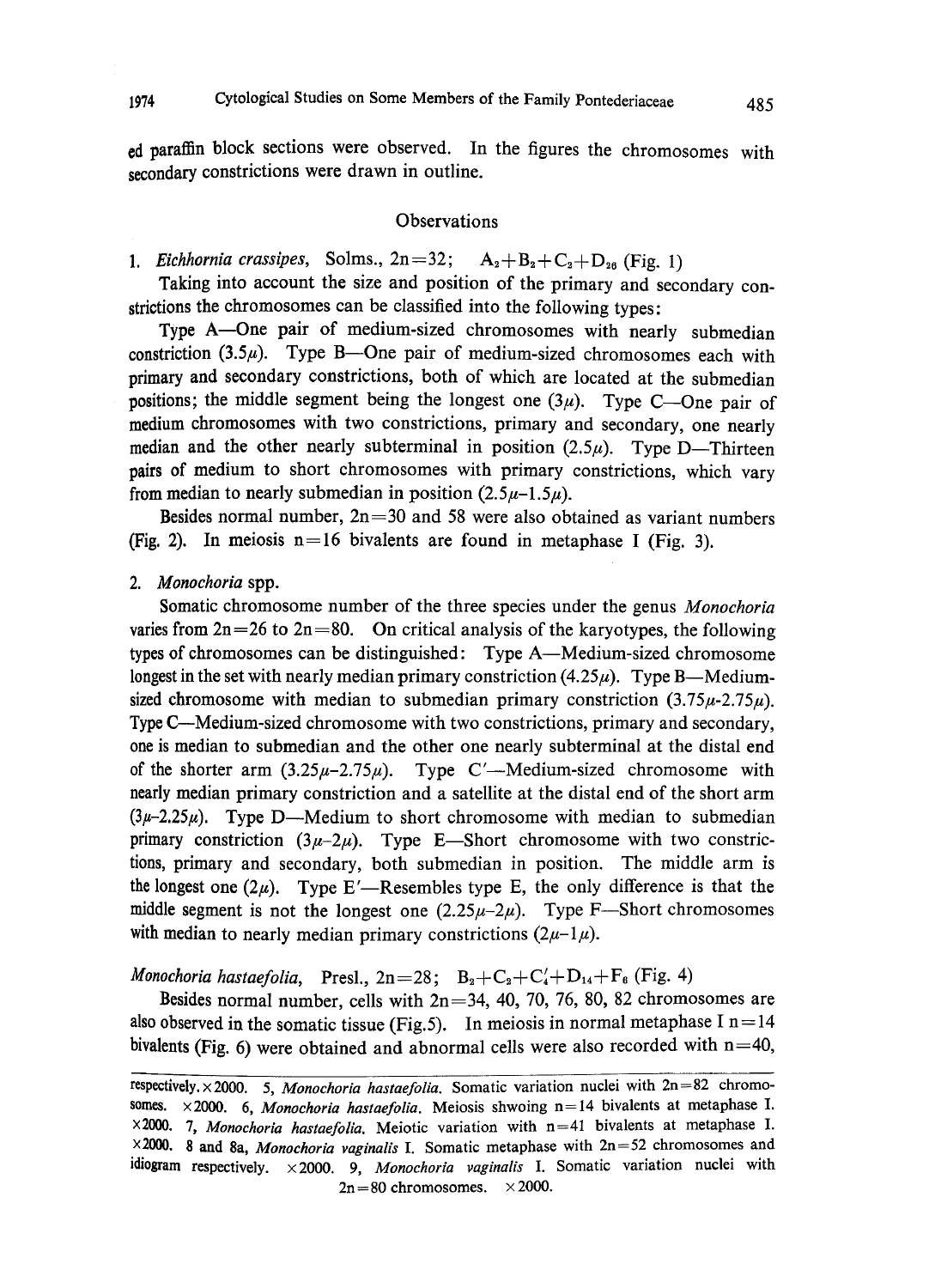# 41, 42 bivalents (Fig. 7).

#### M. vaginalis, Presl.

Three types of this species are obtained from two different collections. Type I and II were collected from Shillong in September, Type III collected from the same place in May.



Figs. 1-7. 1, *Eichhornia crassipes*. Somatic metaphase plate showing  $2n=32$  chromosomes. 2, E. crassipes. Meiotic plate showing  $n=16$  bivalents. 3, Monochoria hastaefolia. Somatic metaphase plate showing  $2n=28$  chromosomes. 4, M. hastaefolia. Meiotic plate showing  $n=14$ bivalents. 5, M. hastaefolia. Meiotic variation plate. 6, M. vaginalis III. Meiotic plate showing n=40 bivalents at metaphase I. 7, M. vaginalis var. plantaginea. Somatic metaphase plate showing 2n=52 chromosomes.

*M. vaginalis* Type I,  $2n=52$ ;  $A_2+B_{12}+C_2+C_4+D_{22}+F_{10}$  (Fig. 8)

Besides normal number,  $2n=28$ , 58, 80, 87 are obtained in different somatic cells within the same plant (Fig. 9).

*M. vaginalis* Type II,  $2n=26$ ;  $B_6 + C_4 + D_6 + F_{10}$  (Fig. 10)

*M. vaginalis* Type III,  $2n=80$ ;  $C'_4+D_2+E_4+F_{70}$  (Fig. 11)

Besides the normal number,  $2n=72$ , 74 are also obtained in different somatic cells (Fig. 12).

In meiosis normal cells show  $n=40$  bivalents (Fig. 13) in metaphase I. Varying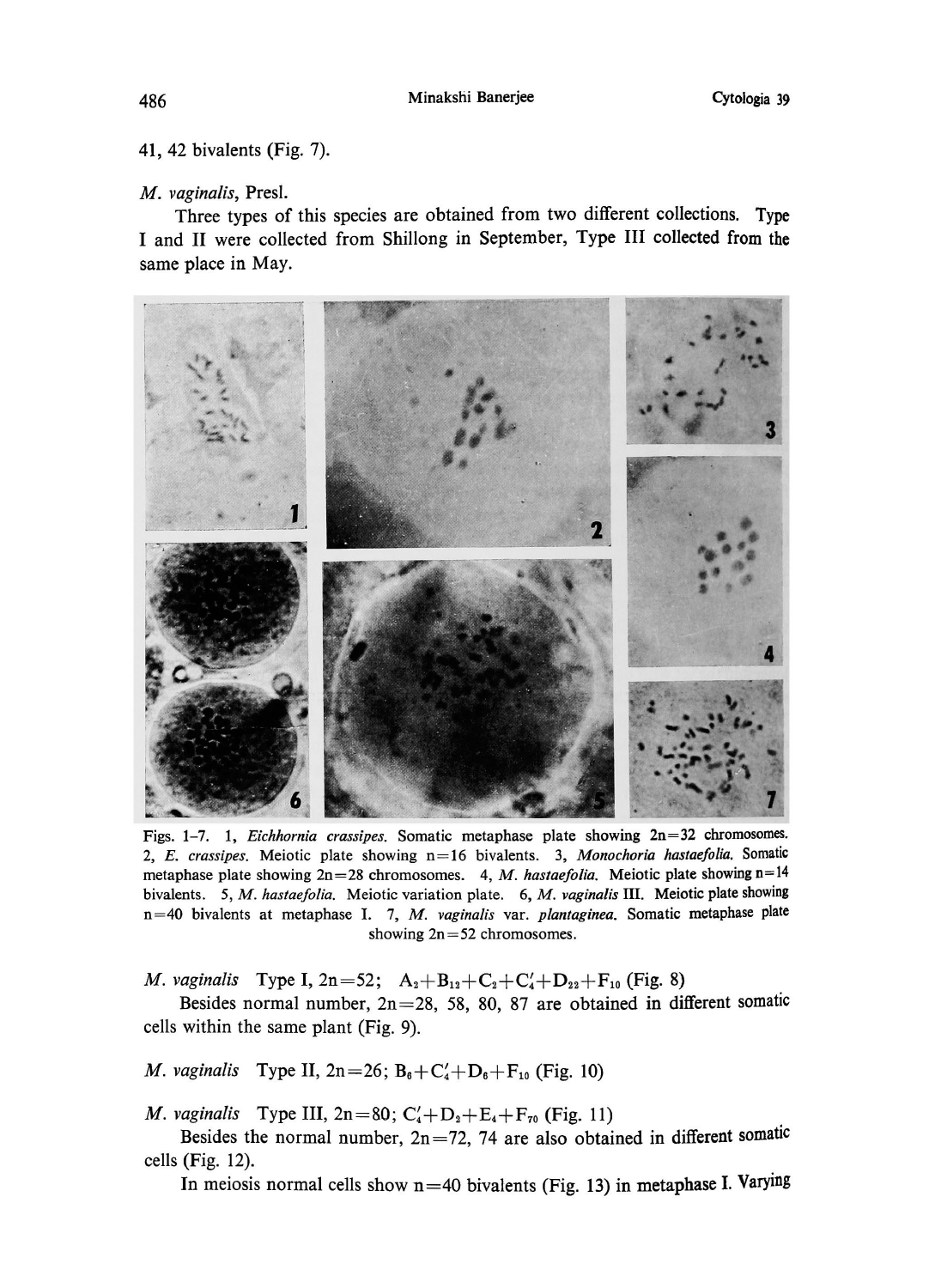

Figs. 10–15. 10 and 10a, *Monochoria vaginalis* II. Somatic metaphase with  $2n=26$  chromos and idiogram respectively.  $\times$  2000. 11 and 11a, *Monochoria vaginalis* III. Somatic metaphase with  $2n=80$  chromosomes and idiogram respectively.  $\times$  2000. 12. Monochoria vaginalis III. omatic variation nuclei with  $2n=72$  chromosomes.  $\times$  2000. 13, Monochroia vaginalis III. eiosis with  $n=40$  bivalents at metaphase I,  $\times$ 2000 14, Monochoria vaginalis III, Meic variation with  $n=30$  bivalents at metaphase I,  $\times$  2000 15 and 15a. Monochoria vaginalis varies **plantaginea.** Somatic metaphase with  $2n=52$  chromosome and idiogram respectively.  $\times$  2000.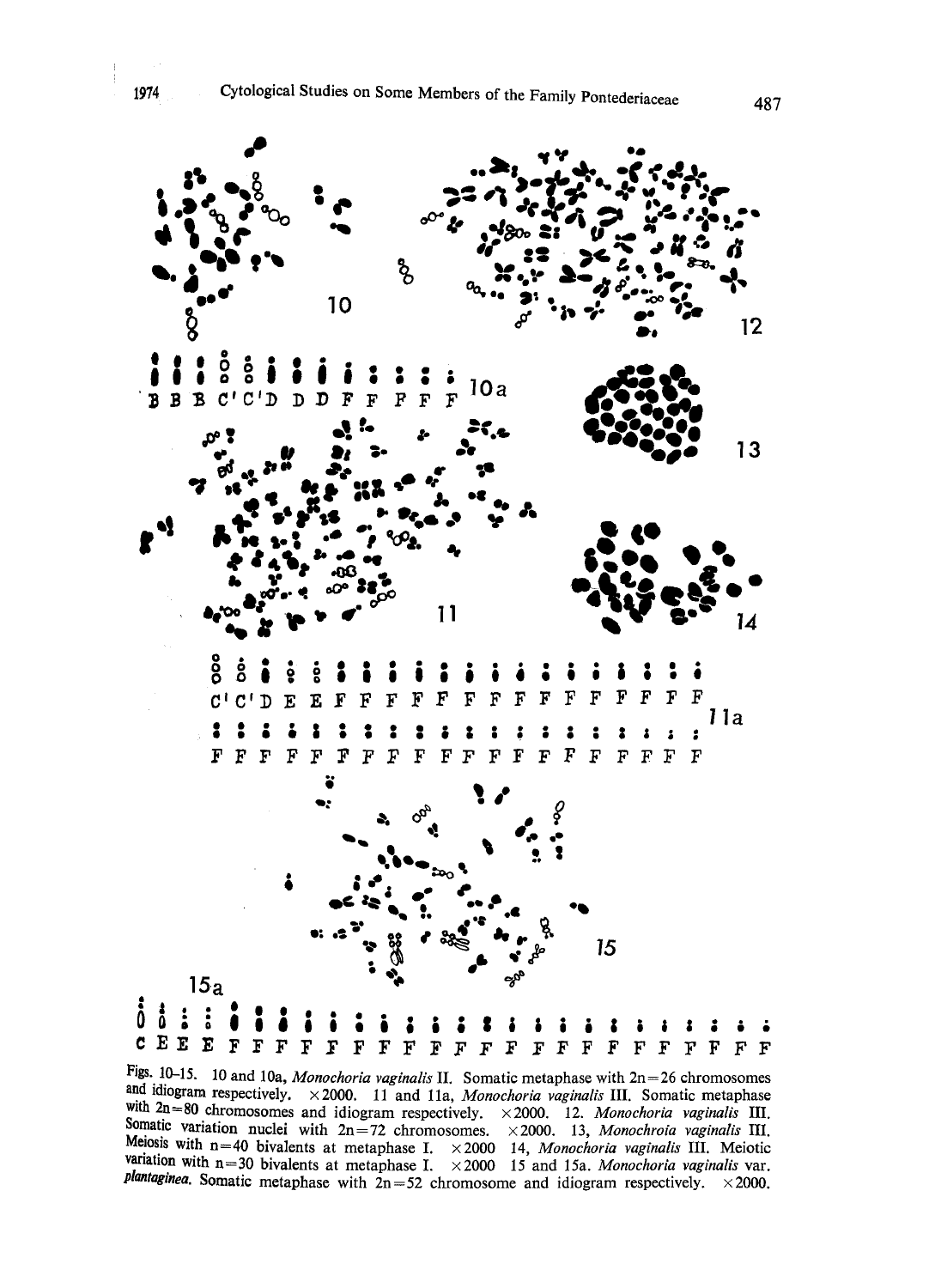number like  $n=30$  are also obtained (Fig. 14).

M. vaginalis, Presl. var. plantaginea, Solms.-Laubch.,  $2n=52$ ;  $C_2+E'_4+F_4$ (Fig. 15).

# Discussion

Of the different species and varieties of the different populations of Eichhornia *crassipes* studied during the present investigation, all have shown  $2n=32$  chromosomes. Sixteen bivalents have been observed clearly in meiotic cells. Such a regular constancy in chromosome number in a species with extensive vegetative propaga tion is quite remarkable. However, the explanation of such a stability possibly lies in the fact that in addition to vegetative propagation, seed setting is profuse and sexual reproduction is normal. In absence of any other peculiarity in chromosome behaviour the 16 chromosomes may for the present be considered as not only hap loid but even the basic set for the genus Eichhornia.

In *Monochoria hastaefolia* the chromosome number is  $2n=28$  which also confirms the previous report (Majumdar 1953). But during meiosis clear 14 free biva lents have been noted in contrast to Majumdar's (Majumdar 1953) obserbation where bivalents were supposed to form secondary association, possibly indicating a lower basic number. Such discrepancies in observation between the two populations may be due to the structural changes continually occurring in evolution resulting in the complete loss of homology with the ancestral chromosomes so that even the capacity for secondary grouping has been lost. In the present observation, in any case, fourteen chromosomes seem to form, possibly, the basic set. In  $M$ . hastaefolia, though abnormalities in chromosome number have been observed in the somatic tissues, there appears to be a selection barrier again in their participation in the growing of the daughter shoots, as all populations have been found to show a remarkably constant number of  $2n=28$  chromosomes.

An interesting feature that has been observed in  $M$ . hastaefolia is the increase in variant nuclei of the somatic tissue. Plants collected from the plains of Bengal have been grown in the University College gardens. After a year the frequency of the varying nuclei increased, though the normal number occurred in the highest frequency. Such variations not only range to a very high number, but may even participate in the formation of the meiotic cells where such irregularities have been recorded. But as mentioned already, possibly there is a selection barrier against this type of pollen forming male gametes. As such the number of  $2n=28$  chromosomes becomes constant in the species.

In  $M$ . vaginalis four populations have been studied, three belonging to  $M$ . vaginalis and one to  $M$ . vaginalis var. plantaginea.

In M. vaginalis the different chromosome numbers have been noted in different populations, namely types I and III, containing  $2n=52$  and 80 chromosomes respectively. Meiosis on the other hand does not show any multivalents, even in types with  $2n=80$  chromosomes. All the three populations show clear bivalents, suggesting that multivalents formation is possibly controlled by certain inhibiting gene or genes. Here every population shows variation in chromosome number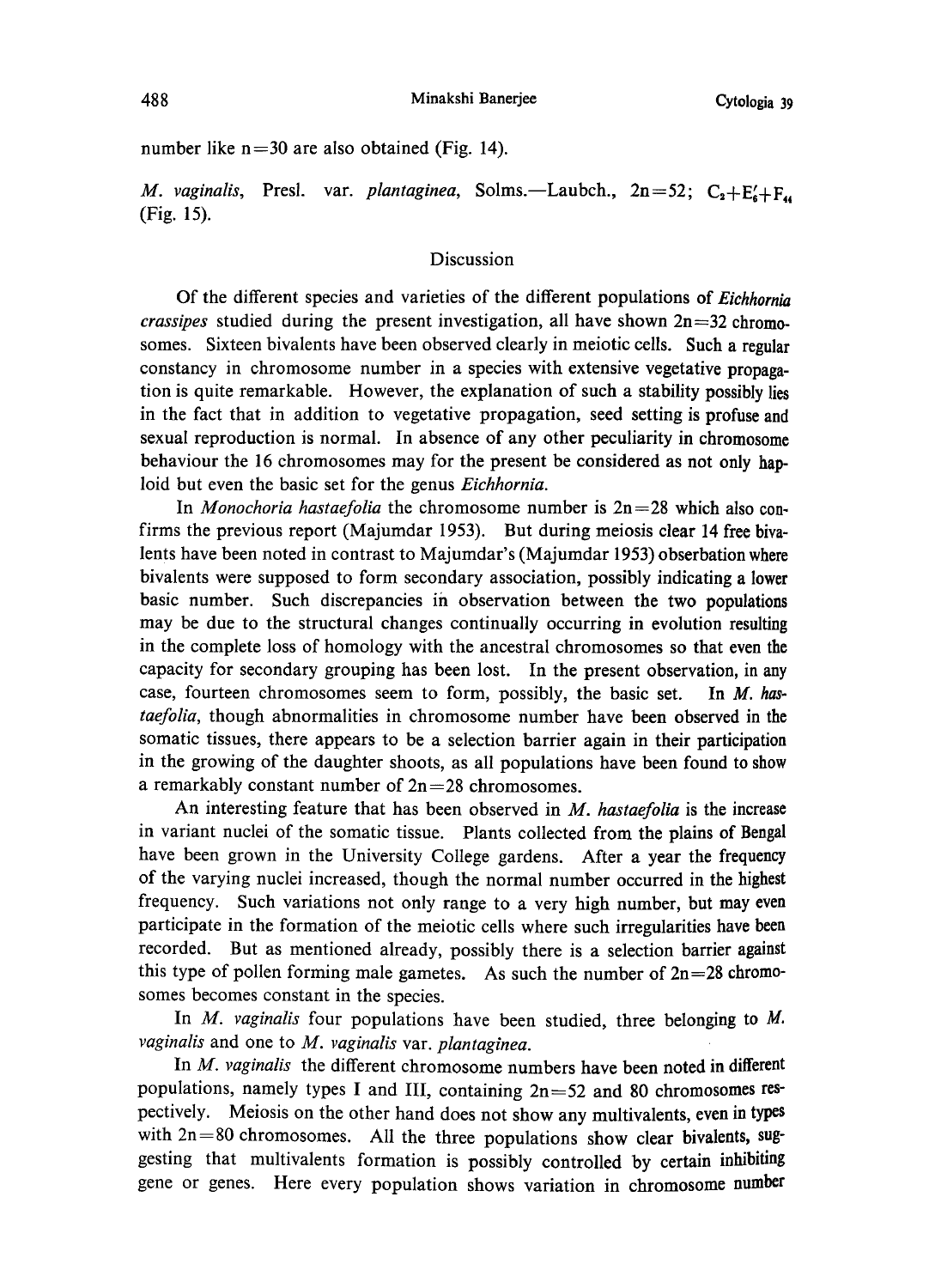in somatic tissue and as such the origin of such types through vegetative propaga tion appears likely. An interesting record is that in all the populations, growing in different areas of Shillong, a distinct chromosome number is fixed for a particular population (Morinaga and Fukushima 1931). Such correlation between a particular chromosome number and a distinct population brings out clearly a cyto-ecological correlation within this species.

The type II with  $2n=26$  chromosomes deserves special mention. This type originated in the experimental plots at the University College compound from the parental stock with  $2n=52$  chromosomes collected from Shillong. The parental stock had been growing in water-logged soil for two years, which forms the natural environment for the species. Later a portion of the shoot started growing on ordi nary soil being pushed off by the parental stock from the water-logged area. This portion of the shoot on examination revealed  $2n=26$  instead of  $2n=52$  chromosomes of the parental stock. This shoot was then detached from the mother plant and grown separately in a separate water logged area. Since then a population has originated out of this new stock, members of which are characterised by  $2n=26$ chromosomes. They are bieng maintained for the last three years. This is a re markable example of the way through which plants with different genotypes ori ginate through vegetative reproduction. There is the possibility that cells with such reduced chromosome number occur spontaneously in the somatic tissue. Such cells were selected as they became adapted to the new conditions to which they were exposed on being pushed off by the parental stock. This possibility supported by large scale variations occurring in somatic tissue and the variant nuclei having being found to contain even 28 chromosomes. Whatever may be the inducing factor such a significant decrease in chromosome number can only originate through somatic reduction (Huskins and Choulnard 1950, Sharma and Sharma 1959). After originating possibly through somatic reduction there is evidence to show that the chromosomes of this new type (Type II) have further undergone structural changes during evolution, borne out by a comparison of the karyotypes of types I and II in which the latter does not exactly represent the haploid complement of the former.

In the phenotypes associated with the decrease in chromosome number, no significant qualitative change could yet be recorded. No blooming has been ob served within the last three years, which might have been the effect of the change of the genotypic condition. In any case the population size has been continually increasing and the number is still stable in water logged environment. Such syn thesis of new chromosomal biotypes bring forth clearly the role of variation in karyo type in somatic tissue in the origin of new genotypes through vegetative reproduc tion (Sharma 1956, Sharma and Bhattacharyya 1962).

M. vaginalis var. plantaginea was collected from near Bagmati river of the Kathmandu valey (Nepal Himalayas-altitude about 4000 ft.). In this population the chromosome number  $2n=52$  is no doubt being maintained, but the karyotype shows certain differences from the karyotype collected from Shillong (Khasia Hills altitude 3000-4000 ft.). The differences principally involve the number and the morphological details of chromosomes with secondary constriction. In the pheno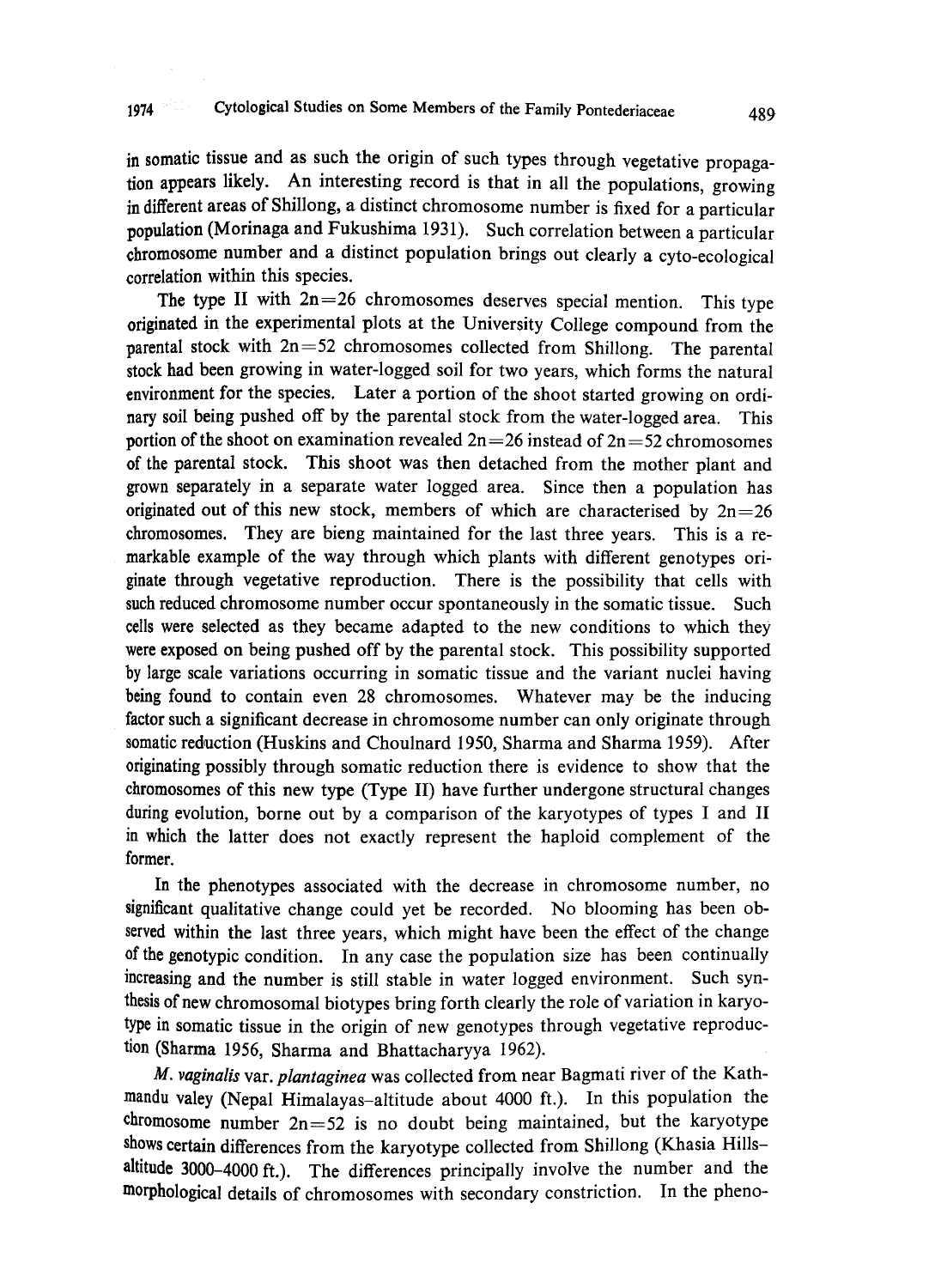#### 490 Minakshi Banerjee Cytologia 39

type too, the plants show an overall reduction in size. As mentioned before, in all cases variation in the karyotype, both numerical and structural, have been noted in somatic tissue in all the populations studied. The normal karyotype occurs in highest frequency in cells whereas the variant nuclei do not generally exceed ten percent of the dividing nuclei. The population from Kathmandu therefore is an example where such a structurally changed karyotype has been adapted in selection.

A fact which needs special mention is the size of the chromosomes in  $M$ .  $ya$ ginalis type III and  $M$ . vaginalis var. plantaginea. A study would reveal that the total amount of haploid chromatin length in type III with  $2n=80$  chromosomes is nearly identical with type I with  $2n=52$  chromosomes. M. vaginalis var. plan*taginea* with  $2n=52$  chromosomes also has a very reduced total chromatin length as compared to that of type I. This is clear index of the fact that evolution at least at an intraspecific level in this taxon has been associated with diminution in chro mosome size as well. Such diminution in chromosome size is not infrequent in nature (Stebbins 1951). Such reduction in size may either be due to more compact spiralization or elimination of heterochromatic matter which is yet to be ascertained.

The evidence so far obtained therefore indicate that polyploidy, aneuploidy and structural changes of chromosomes have played effective roles in the evolution of species of Monochoria. The correlation of the chromosomally altered individ uals with their distribution is also quite distinct in this taxon. Furthermore the study of the two genera shows that even though  $n=16$  is deep seated for *Eichhornia* and  $n=13$  or 14 for *Monochoria*, the two genera certainly represent a natural assemblage under Pontederiaceae as suggested by the taxonomists. This is principally shown by their karyotypes which have a remarkable similarities in the gross mor phology with each other. In all of them the chromosomes are mostly medium to short represented in the graded karyotype. The constrictions vary mostly from median to submedian positions. All these factors taken together certainly con firm the homogeneity of Pontederiaceae as far as these two genera are concerned.

#### Summary

Four species under two genera of the family Pontederiaceae have been inves tigated, namely, Eichhornia crassipes, Solms. (2n=32, n=16), Monochoria hastaefolia, Presl.  $(2n=28, n=14)$ , M. vaginalis, Presl.  $(2n=I 52, II 26, III 80, n=III)$ 40), M. vaginalis, Presl. var. plantaginea, Solms.-Laubch. (2n=52). In Eichhornia *crassipes*  $2n=32$  chromosomes and  $n=16$  bivalents have been observed in different populations of this species. Such a regular constancy in chromosome number in a species with extensive vegetative propagation is quite remarkable. The evidences so far obtained indicate that polyploidy, aneuploidy and structural changes of chro mosomes have played effective roles in the evolution of species of Monochoria. The study of the two genera shows that even though  $n=16$  is deep seated for *Eich*hornia and  $n=13$  or 14 for Monochoria the two genera certainly represent a natural assemblage under Pontederiaceae as suggested by the taxonomists. This is prin cipally shown by their karyotypes which have remarkable similarities in the gross morphology with each other.